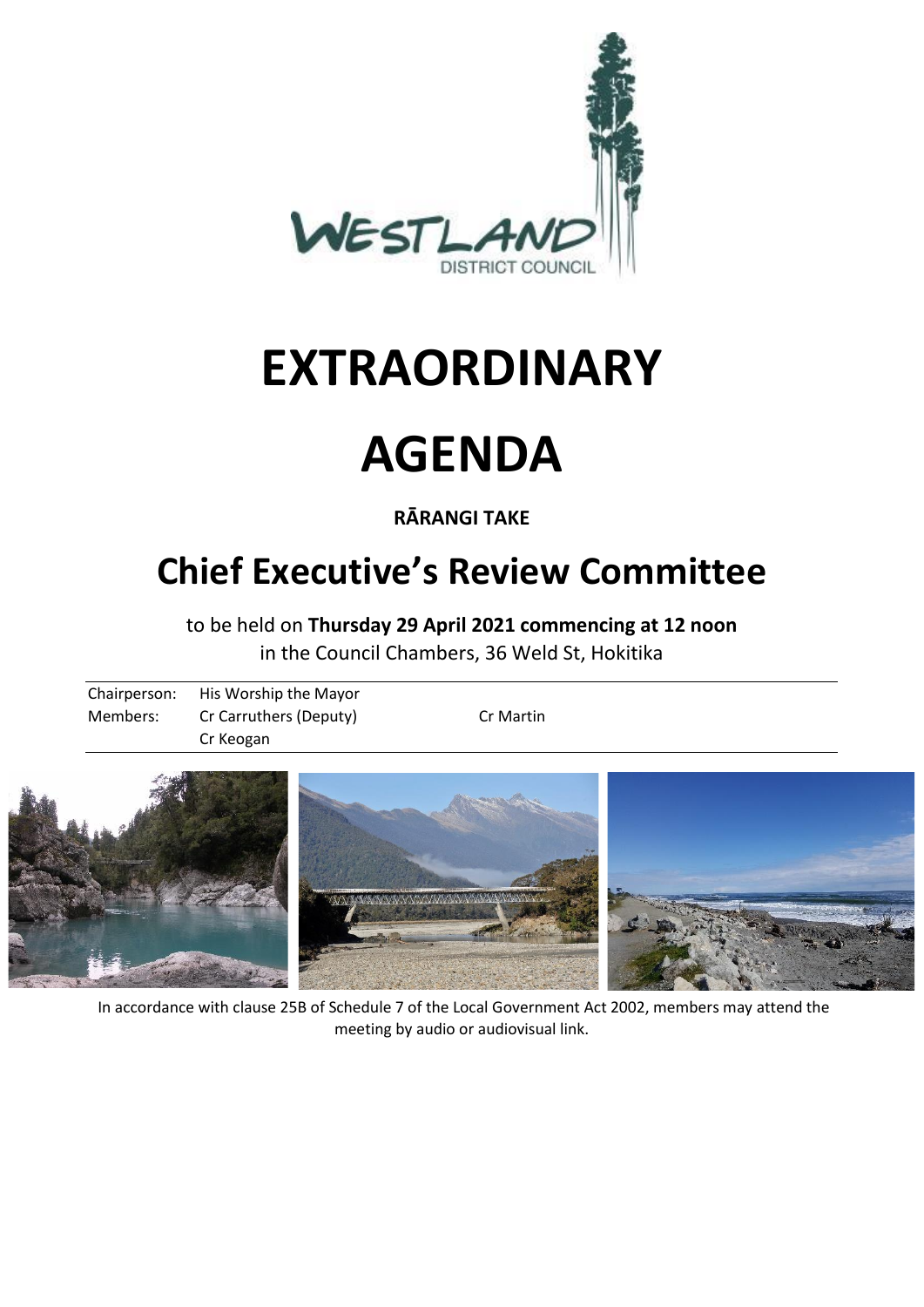## **Council Vision:**

*We work with the people of Westland to grow and protect our communities, our economy and our unique natural environment.*

### **Purpose:**

The Council is required to give effect to the purpose of local government as prescribed by section 10 of the Local Government Act 2002. That purpose is:

- (a) To enable democratic local decision-making and action by, and on behalf of, communities; and
- (b) To promote the social, economic, environmental, and cultural well-being of communities in the present and for the future.

### **1. NGĀ WHAKAPAAHA APOLOGIES**

Nil.

#### **2. WHAKAPUAKITANGA WHAIPĀNGA DECLARATIONS OF INTEREST**

Members need to stand aside from decision-making when a conflict arises between their role as a Member of the Council and any private or other external interest they might have. This note is provided as a reminder to Members to review the matters on the agenda and assess and identify where they may have a pecuniary or other conflict of interest, or where there may be a perception of a conflict of interest.

If a member feels they do have a conflict of interest, they should publicly declare that at the start of the meeting or of the relevant item of business and refrain from participating in the discussion or voting on that item. If a member thinks they may have a conflict of interest, they can seek advice from the Chief Executive or the Group Manager: Corporate Services (preferably before the meeting). It is noted that while members can seek advice the final decision as to whether a conflict exists rests with the member.

#### **3. KA MATATAPU TE WHAKATAUNGA I TE TŪMATANUI RESOLUTION TO GO INTO PUBLIC EXCLUDED**

(to consider and adopt confidential items)

Resolutions to exclude the public: Section 48, Local Government Official Information and Meetings Act 1987.

The general subject of the matters to be considered while the public are excluded, the reason for passing this resolution in relation to each matter and the specific grounds under Section 48(1) of the Local Government Official Information and Meetings Act 1987 for the passing of the resolution are as follows: